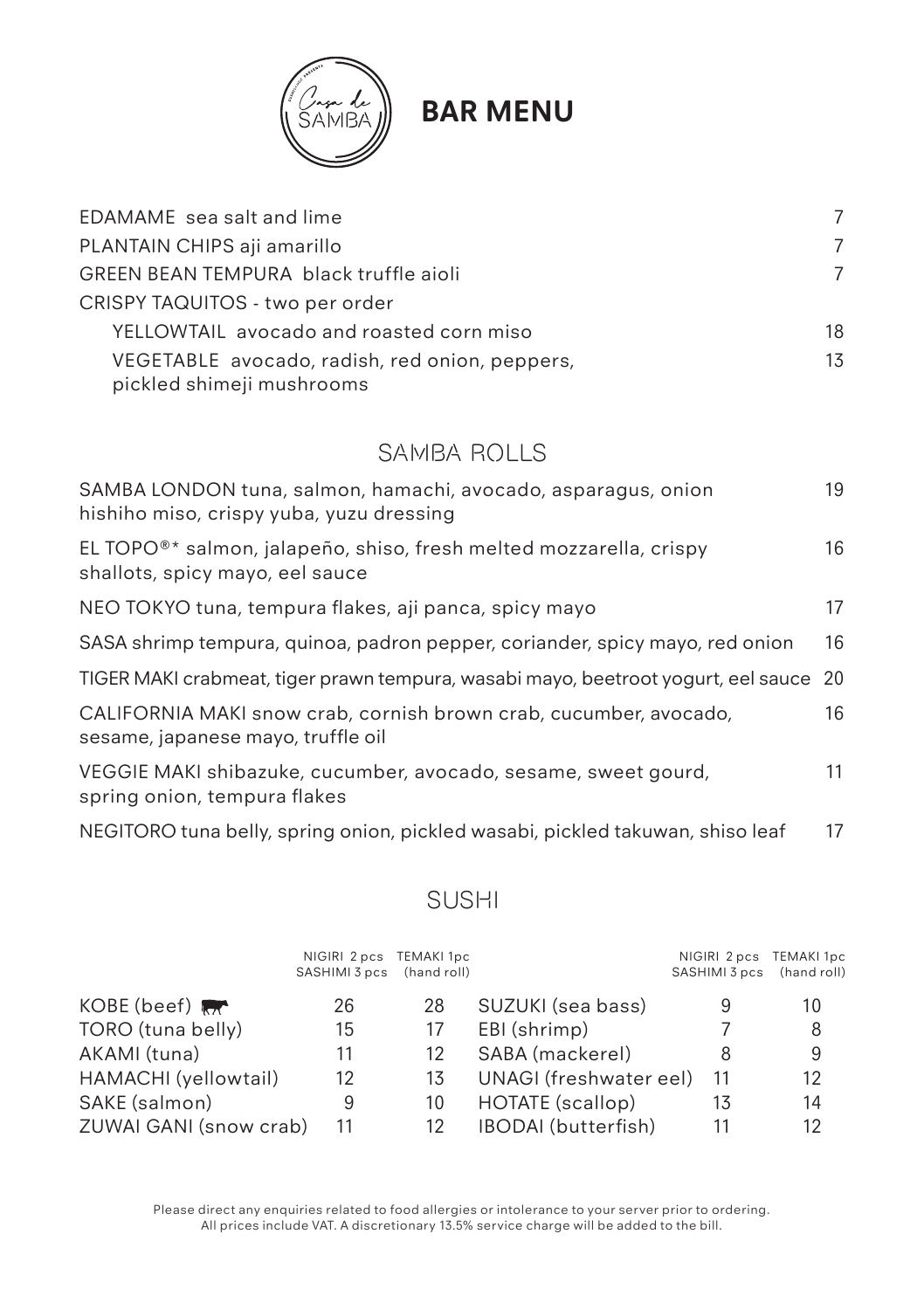

 **COCKTAILS**

| <b>LYCHEE COOLER</b><br>Grey Goose Le Citron vodka, elderflower cordial and vanilla.<br>Shaken hard with coconut cream and lychee water. Served long.                                                 | 16 |
|-------------------------------------------------------------------------------------------------------------------------------------------------------------------------------------------------------|----|
| <b>NINA FRESA®</b><br>Portobello vodka, strawberry, grapefruit and guava, shaken<br>with rhubarb bitters, lime and sugar. Served 'up'.                                                                | 15 |
| <b>KAFFIRINHA</b><br>Our creative take on the Brazilian Classic. Fragrant Kaffir lime<br>leaves infused in Velho Barreiro cachaca, churned with lime<br>and sugar and served short, over crushed ice. | 15 |
| <b>AJI MARGARITA</b><br>Chili infused El Rayo tequila, fresh lime juice and agave, shaken<br>and served short over ice.                                                                               | 16 |
| <b>SHISO FINE</b><br>Portobello vodka, shiso leaf, apple and Thai basil syrup. Churned<br>through crushed ice with apple and lime juices. Finished with<br>a drizzle of crème de cassis. Served long. | 15 |
| <b>KOBE COCKTAIL</b><br>Kobe fat washed Japanese whisky, salted caramel and maple.<br>Stirred until icy cold and served short over ice cube.                                                          | 29 |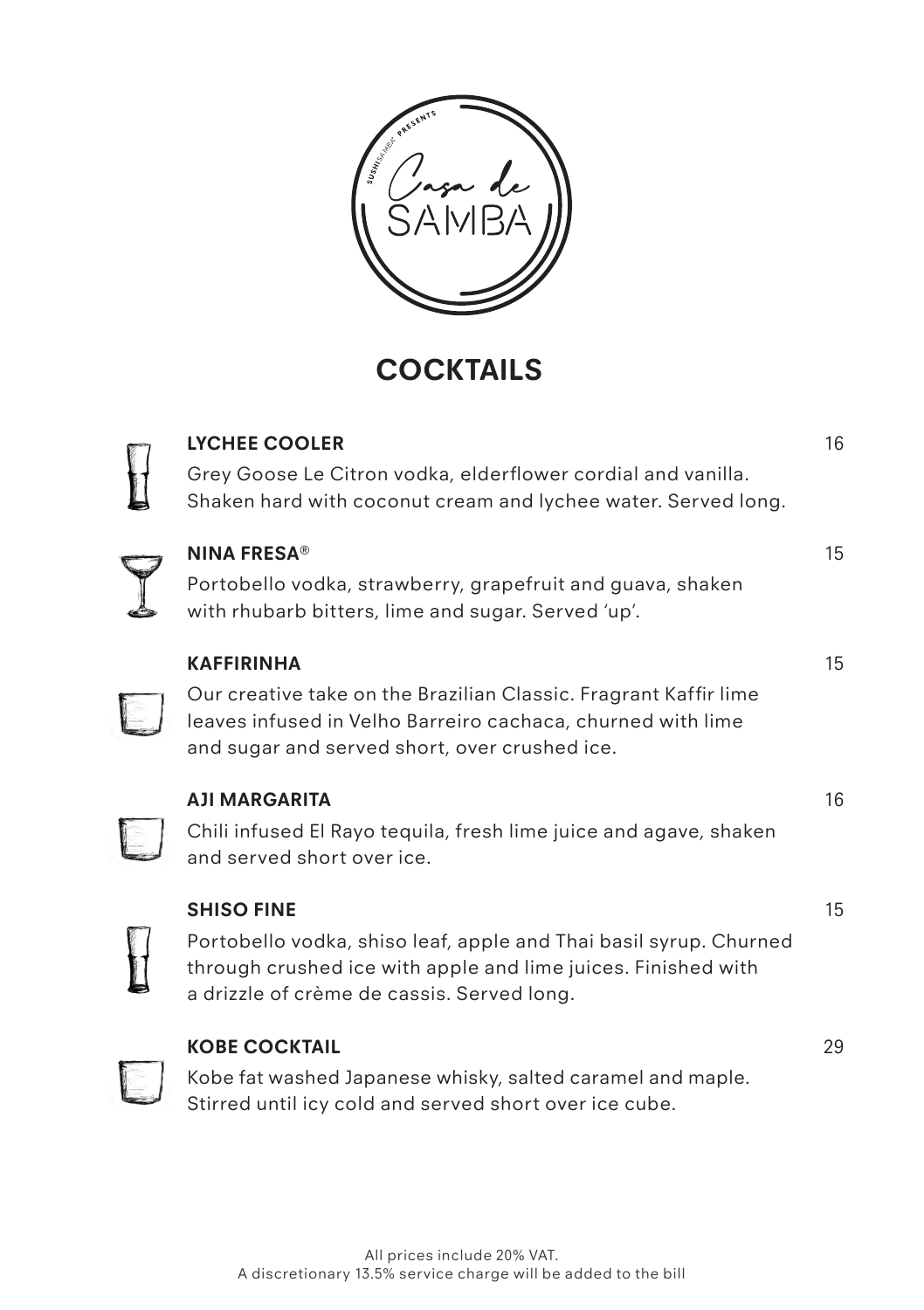# **WINE & CHAMPAGNE**

## CHAMPAGNE

| <b>NV</b> | PHILIPPONNAT, BRUT ROYALE RÉSERVE, MAREUIL-SUR-AY              | 120 |
|-----------|----------------------------------------------------------------|-----|
| <b>NV</b> | PHILIPPONNAT, BRUT ROSÉ, ROYALE RÉSERVE, MAREUIL-SUR-AY        | 150 |
| <b>NV</b> | PHILIPPONNAT, BRUT ROYALE RÉSERVE, MAREUIL-SUR-AY (1.5L)       | 240 |
| <b>NV</b> | PHILIPPONNAT, BRUT ROSÉ, ROYALE RÉSERVE, MAREUIL-SUR-AY (1.5L) | 300 |
| <b>NV</b> | DRAPPIER, BLANC DE BLANCS BRUT, URVILLE                        | 195 |
| <b>NV</b> | KRUG BRUT, GRANDE CUVÉE, REIMS                                 | 420 |
| <b>NV</b> | BILLECART-SALMON, BRUT RESERVE, MAREUIL-SUR-AY MAGNUM (1.5L)   | 265 |
| <b>NV</b> | BILLECART-SALMON, BRUT ROSE, MAREUIL-SUR-AY MAGNUM (1.5)       | 420 |
| <b>NV</b> | BILLECART-SALMON, BRUT ROSE, MAREUIL-SUR-AY                    | 198 |
|           | 2006 RARE CHAMPAGNE, MILLÉSIME, REIMS                          | 430 |
|           | 2013 LOUIS ROEDERER BRUT, CRISTAL, REIMS                       | 490 |

## **WHITE**

| 2021 TINPOT HUT, SAUVIGNON BLANC, MARLBOROUGH, NEW ZEALAND                    | 60 |
|-------------------------------------------------------------------------------|----|
| 2018 CHATEAU DE SANTENAY, SAINT-AUBIN 'EN VESVAU', CÔTE DE BEAUNE, FRANCE 115 |    |

# ROSÉ

| 2019 FAMILLE PERRIN, LUBERON ROSE, CÔTES DU RHÔNE, FRANCE    | 55  |
|--------------------------------------------------------------|-----|
| 2020 CHÁTEAU MINUTY, PRESTIGE COTES DE PROVENCE ROSÉ, FRANCE | 90  |
| 2020 CHÁTEAU MINUTY, 281 COTES DE PROVENCE ROSÉ, FRANCE      | 180 |
| 2020 CHÁTEAU MINUTY, ET OR COTES DE PROVENCE ROSÉ, 1.5L      | 190 |

#### RED

| 2012   BODEGAS VALDEMAR, CONDE DE VALDEMAR RESERVA, RIOJA, SPAIN | 60  |
|------------------------------------------------------------------|-----|
| 2014 BADINE DE LA PATACHE, POMEROL, BORDEAUX, FRANCE             | 135 |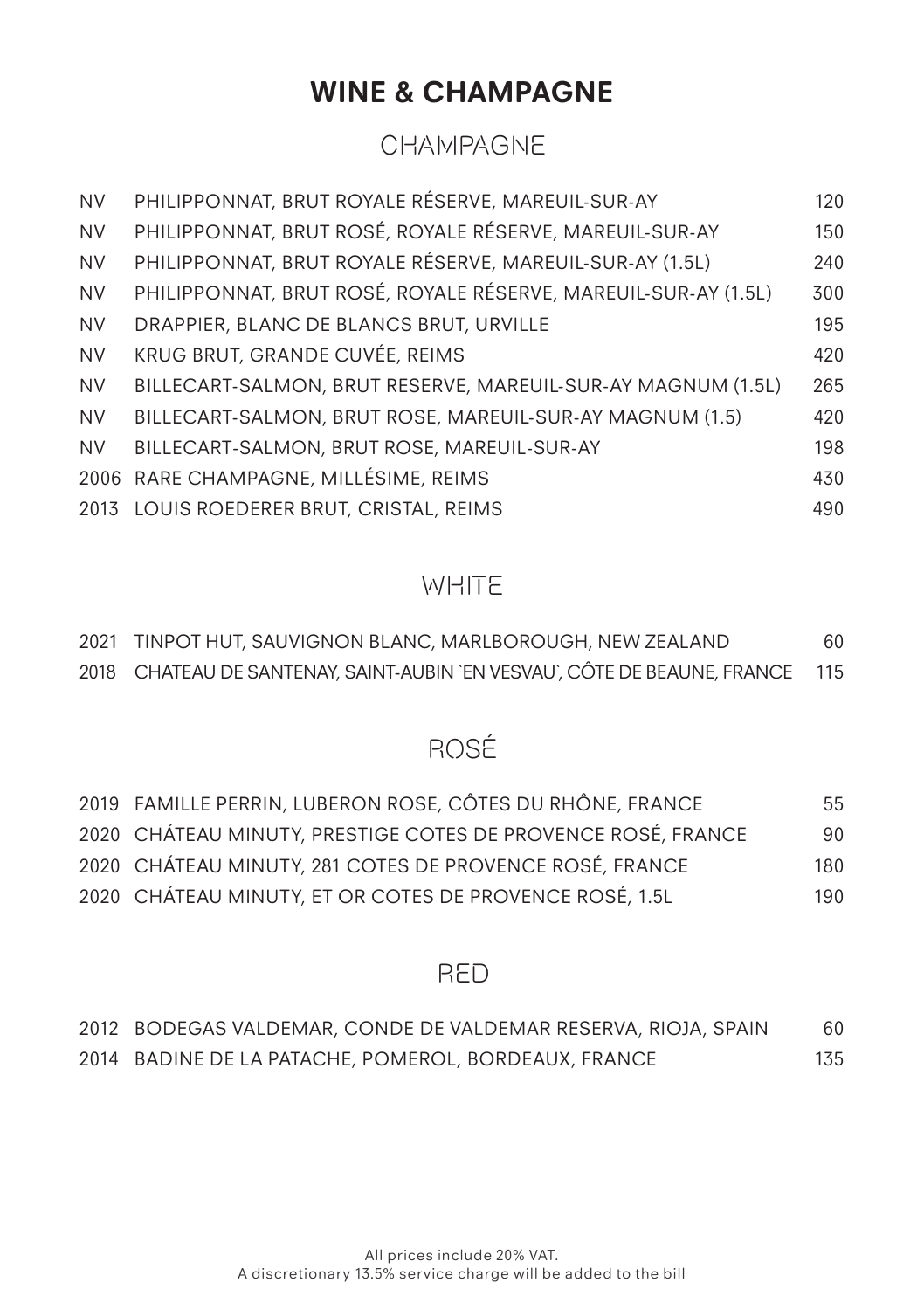## **SPIRITS**

Includes bottle and assorted mixers

#### VODKA

| <b>GREY GOOSE, FRANCE</b> | 260 |
|---------------------------|-----|
| BELVEDERE, POLAND         | 260 |
| CIROC, FRANCE             | 300 |
| SAUVELLE, FRANCE          | 260 |

#### GIN

| <b>HENDRICK'S SCOTLAND</b> | 230 |
|----------------------------|-----|
| TANQUREY 10, ENGLAND       | 280 |
| ROKU, JAPAN                | 260 |
| G-VINE, FRANCE             | 330 |

## **WHISKY**

| JOHNNIE WALKER BLACK LABEL, SCOTLAND | 240 |
|--------------------------------------|-----|
| JOHNNIE WALKER BLUE LABEL, SCOTLAND  | 790 |
| WOODFORD RESERVE, KENTUCKY           | 230 |
| HIBIKI HARMONY, JAPAN                | 280 |

# TEQUILA

| MEXICO |  |
|--------|--|
|--------|--|

| EL RAYO PLATA           | 240 |
|-------------------------|-----|
| EL RAYO REPOSADO        | 260 |
| <b>DON JULIO BLANCO</b> | 240 |
| DON JULIO REPOSADO      | 260 |
| DON JULIO 1942          | 790 |
| CLASE AZUL PLATA        | 470 |
| CASAMIGOS BLANCO        | 300 |
| CASAMIGOS REPOSADO      | 360 |
| CASAMIGOS ANJEO         | 420 |
| CASA DRAGONES BLANCO    | 260 |
| CODIGO 1530 ROSA        | 350 |